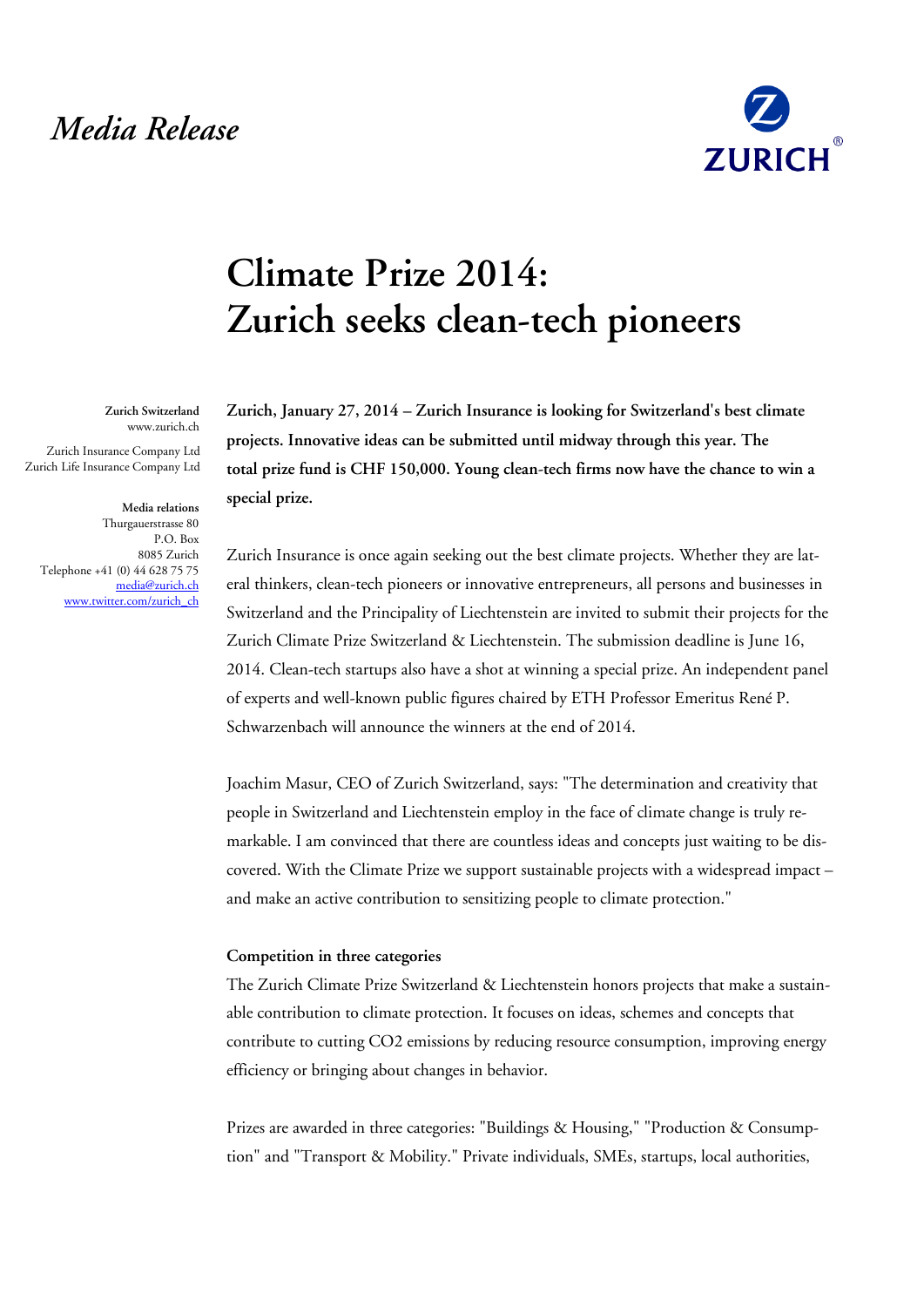

institutions, clubs and associations as well as national and international companies that have a head office in or are resident in Switzerland or the Principality of Liechtenstein are eligible to take part.

#### **Z Zurich Foundation donates prize money**

The Z Zurich Foundation and the return distribution of the CO2 incentive tax to Zurich will finance the execution of the competition and the awarding of prizes. The Swiss research and advice office INFRAS will support Zurich with its profound expertise in designing the content and in the organizational handling of the prize.

#### **Zurich is doing something to help**

The Zurich Group has concentrated on understanding the risks associated with climate change and developing products and services that help customers to cope with these risks. By supporting innovative climate projects through the Zurich Climate Prize, Zurich aims to make an active contribution toward raising awareness and stimulating changes in behavior.

**To take part and for detailed information visit:**



[www.climateprize.zurich.ch](http://www.climateprize.zurich.ch/)

#### **Find us on Facebook and Twitter:**

E

[www.facebook.com/risikodialog](http://www.facebook.com/risikodialog)

[www.twitter.com/zurich\\_ch](http://www.twitter.com/zurich_ch)

### **For further information:**

**Media Relations Zurich Switzerland Tel. +41 44 628 75 75 E-mail [media@zurich.ch](mailto:media@zurich.ch)**